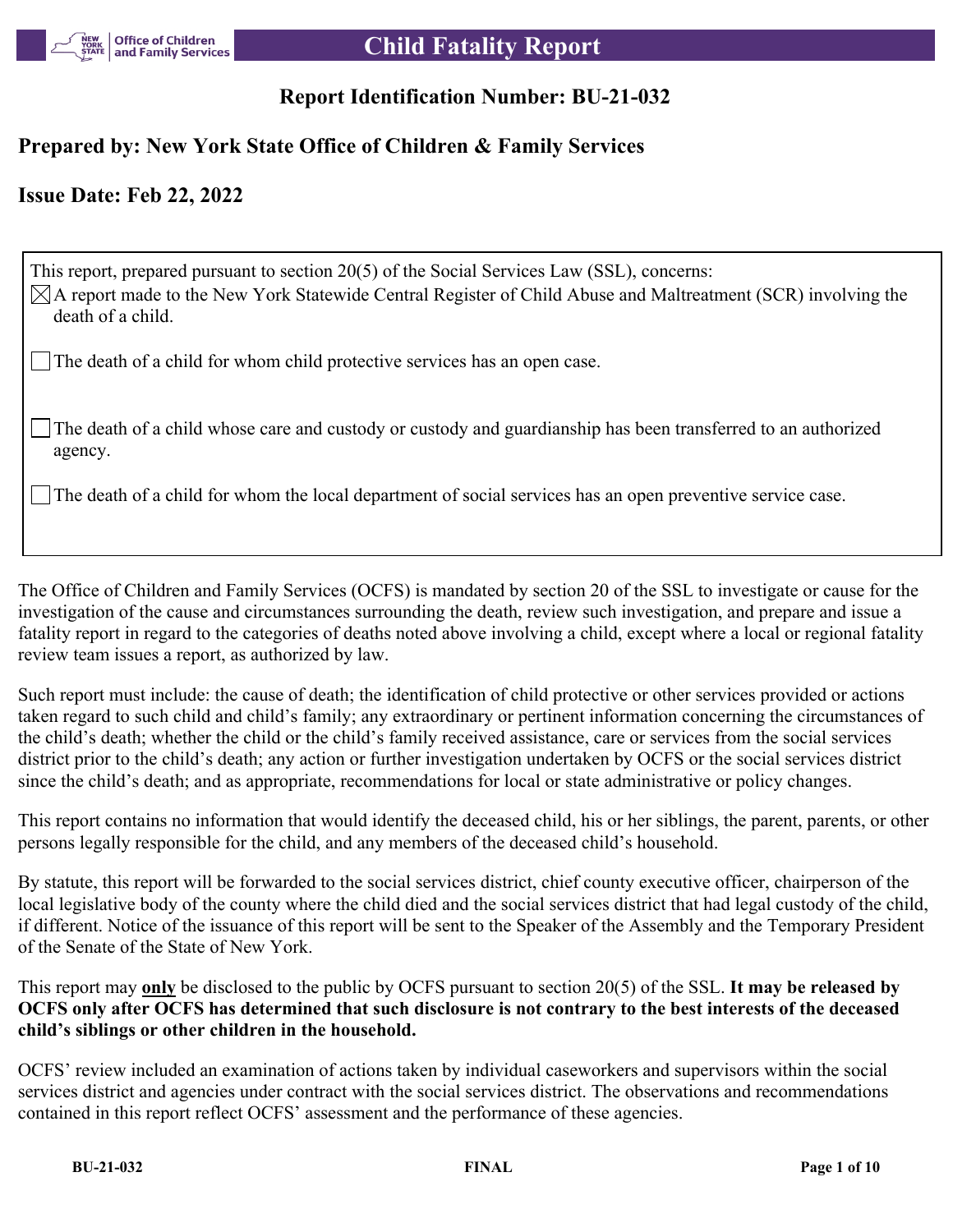

# **Abbreviations**

| <b>Relationships</b>                                 |                                                                       |                                       |  |  |  |  |  |  |
|------------------------------------------------------|-----------------------------------------------------------------------|---------------------------------------|--|--|--|--|--|--|
| <b>BM-Biological Mother</b>                          | <b>SM-Subject Mother</b>                                              | SC-Subject Child                      |  |  |  |  |  |  |
| <b>BF-Biological Father</b>                          | <b>SF-Subject Father</b>                                              | OC-Other Child                        |  |  |  |  |  |  |
| MGM-Maternal Grand Mother                            | <b>MGF-Maternal Grand Father</b>                                      | FF-Foster Father                      |  |  |  |  |  |  |
| PGM-Paternal Grand Mother                            | PGF-Paternal Grand Father                                             | DCP-Day Care Provider                 |  |  |  |  |  |  |
| MGGM-Maternal Great Grand Mother                     | MGGF-Maternal Great Grand Father                                      | PGGF-Paternal Great Grand Father      |  |  |  |  |  |  |
| PGGM-Paternal Great Grand Mother                     | MA/MU-Maternal Aunt/Maternal Uncle PA/PU-Paternal Aunt/Paternal Uncle |                                       |  |  |  |  |  |  |
| <b>FM-Foster Mother</b>                              | <b>SS-Surviving Sibling</b>                                           | <b>PS-Parent Sub</b>                  |  |  |  |  |  |  |
| CH/CHN-Child/Children                                | <b>OA-Other Adult</b>                                                 |                                       |  |  |  |  |  |  |
|                                                      |                                                                       |                                       |  |  |  |  |  |  |
| <b>LE-Law Enforcement</b>                            | <b>CW-Case Worker</b>                                                 | CP-Case Planner                       |  |  |  |  |  |  |
| Dr.-Doctor                                           | ME-Medical Examiner                                                   | <b>EMS-Emergency Medical Services</b> |  |  |  |  |  |  |
| DC-Day Care                                          | FD-Fire Department                                                    | <b>BM-Biological Mother</b>           |  |  |  |  |  |  |
| <b>CPS-Child Protective Services</b>                 |                                                                       |                                       |  |  |  |  |  |  |
| <b>Allegations</b>                                   |                                                                       |                                       |  |  |  |  |  |  |
| <b>FX-Fractures</b>                                  | <b>II-Internal Injuries</b>                                           | L/B/W-Lacerations/Bruises/Welts       |  |  |  |  |  |  |
| S/D/S-Swelling/Dislocation/Sprains                   | C/T/S-Choking/Twisting/Shaking                                        | B/S-Burns/Scalding                    |  |  |  |  |  |  |
| P/Nx-Poisoning/ Noxious Substance                    | <b>XCP-Excessive Corporal Punishment</b>                              | PD/AM-Parent's Drug Alcohol Misuse    |  |  |  |  |  |  |
| CD/A-Child's Drug/Alcohol Use                        | <b>LMC-Lack of Medical Care</b>                                       | <b>EdN-Educational Neglect</b>        |  |  |  |  |  |  |
| <b>EN-Emotional Neglect</b>                          | <b>SA-Sexual Abuse</b>                                                | M/FTTH-Malnutrition/Failure-to-thrive |  |  |  |  |  |  |
| IF/C/S-Inadequate Food/ Clothing/<br>Shelter         | <b>IG-Inadequate Guardianship</b>                                     | LS-Lack of Supervision                |  |  |  |  |  |  |
| Ab-Abandonment                                       | OTH/COI-Other                                                         |                                       |  |  |  |  |  |  |
|                                                      | <b>Miscellaneous</b>                                                  |                                       |  |  |  |  |  |  |
| <b>IND-Indicated</b>                                 | UNF-Unfounded                                                         | SO-Sexual Offender                    |  |  |  |  |  |  |
| Sub-Substantiated                                    | Unsub-Unsubstantiated                                                 | <b>DV-Domestic Violence</b>           |  |  |  |  |  |  |
| LDSS-Local Department of Social                      | <b>ACS-Administration for Children's</b>                              | NYPD-New York City Police             |  |  |  |  |  |  |
| Service                                              | Services                                                              | Department                            |  |  |  |  |  |  |
| PPRS-Purchased Preventive<br>Rehabilitative Services | TANF-Temporary Assistance to Needy<br>Families                        | FC-Foster Care                        |  |  |  |  |  |  |
| MH-Mental Health                                     | <b>ER-Emergency Room</b>                                              | <b>COS-Court Ordered Services</b>     |  |  |  |  |  |  |
| <b>OP-Order of Protection</b>                        | <b>RAP-Risk Assessment Profile</b>                                    | FASP-Family Assessment Plan           |  |  |  |  |  |  |
| <b>FAR-Family Assessment Response</b>                | Hx-History                                                            | Tx-Treatment                          |  |  |  |  |  |  |
| <b>CAC-Child Advocacy Center</b>                     | PIP-Program Improvement Plan                                          | yo-year(s) old                        |  |  |  |  |  |  |
| <b>CPR-Cardiopulmonary Resuscitation</b>             | ASTO-Allowing Sex Abuse to Occur                                      |                                       |  |  |  |  |  |  |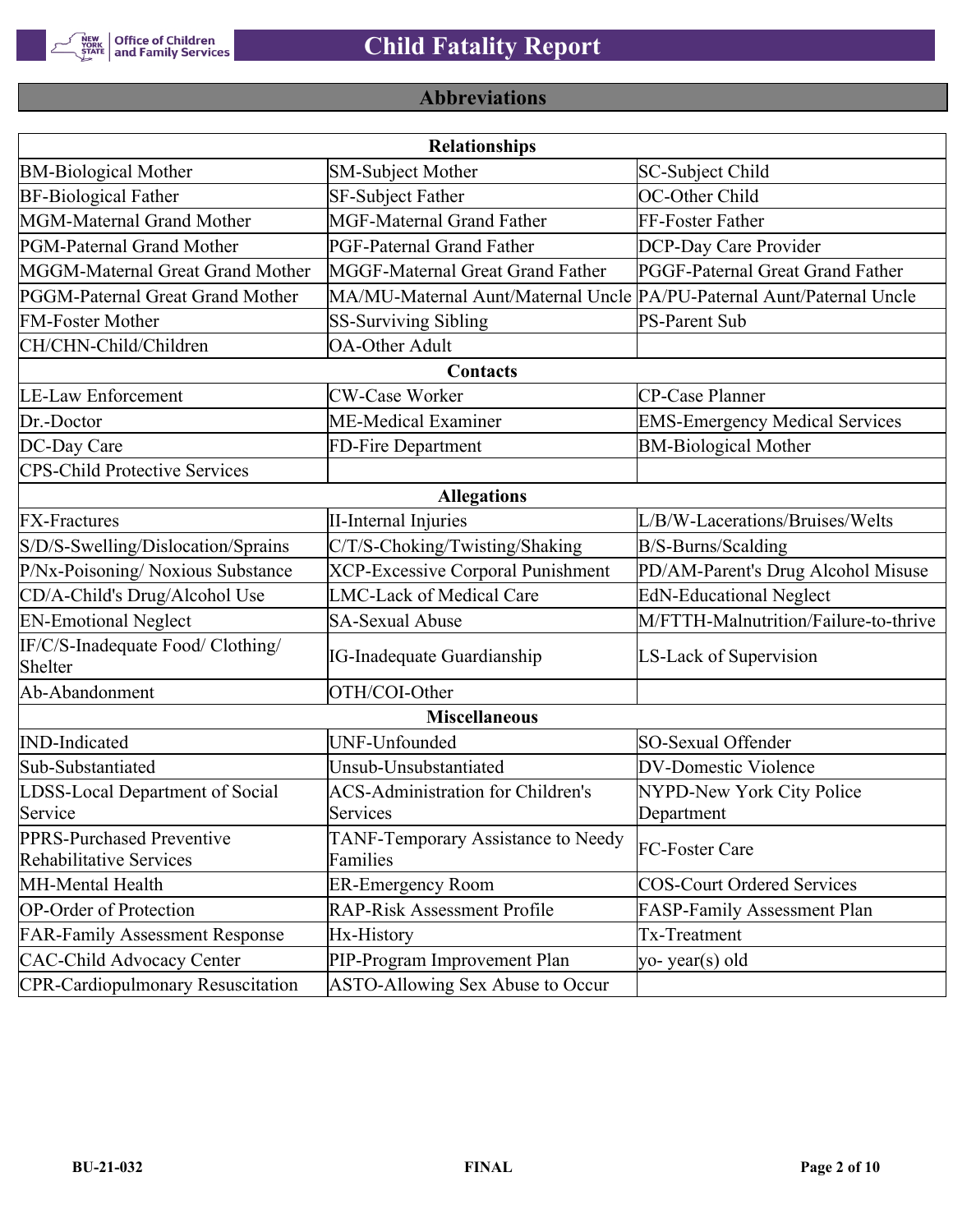

## **Case Information**

**Report Type:** Child Deceased **Jurisdiction:** Erie **Date of Death:** 10/29/2021

**Age:** 2 month(s) **Gender:** Male **Initial Date OCFS Notified:** 10/30/2021

#### **Presenting Information**

Erie County Department of Social Services (ECDSS) received an SCR report on 10/30/2021 which alleged that on 10/29/2021, the 2-month-old child (SC) was placed in his car seat in the back of the vehicle by the father (SF). At approximately 11:00 PM, the father drove with the child to pick up the mother (SM) from the hospital and to pick up dinner before returning home at approximately 11:25 PM. The father brought the car seat with the child inside and when removing the child from the car seat, he found the child unresponsive. The father and mother called 911, and the child was transported by ambulance to the hospital. The child was pronounced dead at 11:58 PM. There were additional concerns reported for the condition of the home being a health and safety hazard to the 3-year-old sibling. The home was alleged to be in disarray and had rotting food and dirty clothing throughout the home.

#### **Executive Summary**

This report concerns the death of a 2-month-old child which occurred while in the care of his father and mother. ECDSS received the SCR report which alleged that after the father had been driving for approximately 25 minutes with the child in the car, the father found him unresponsive in his car seat.

The father placed the child in the car seat at approximately 11:00 PM and drove with the child to pick up the mother from the hospital. The father stated the child was fussy when he put him in the car seat, then became quiet. The father stated he thought the child had fallen asleep which was normal for the child when he was put in the car seat. The father and mother stopped to pick up food from a drive-through and returned home at approximately 11:25 PM. The father brought the child inside while he was still in the car seat. Inside the home, the father noticed the child had blood on his nose and was not breathing. The mother and father called 911 and first responders arrived and attempted CPR. The child was transported to the hospital in respiratory and cardiac arrest and was pronounced dead at 11:58 PM. The 3-year-old surviving sibling was in the care of the paternal grandmother at the time of the fatal incident and was not present in the home.

ECDSS interviewed all family and relevant collateral contacts. The medical examiner did not find any signs of abuse or infection upon inspection. A preliminary cause of death was not identified and was pending the toxicology report. The final autopsy was pending at the time the investigation was closed.

ECDSS unsubstantiated the allegations of DOA/Fatality, Inadequate Guardianship, and Inadequate Food, Clothing, Shelter against the mother and the father regarding the subject child and the allegations of Inadequate Guardianship and Inadequate Food, Clothing, Shelter regarding the surviving sibling due to a lack of credible evidence.

## **Findings Related to the CPS Investigation of the Fatality**

## **Safety Assessment:**

- **Was sufficient information gathered to make the decision recorded on the:**
	- o **Approved Initial Safety Assessment?** Yes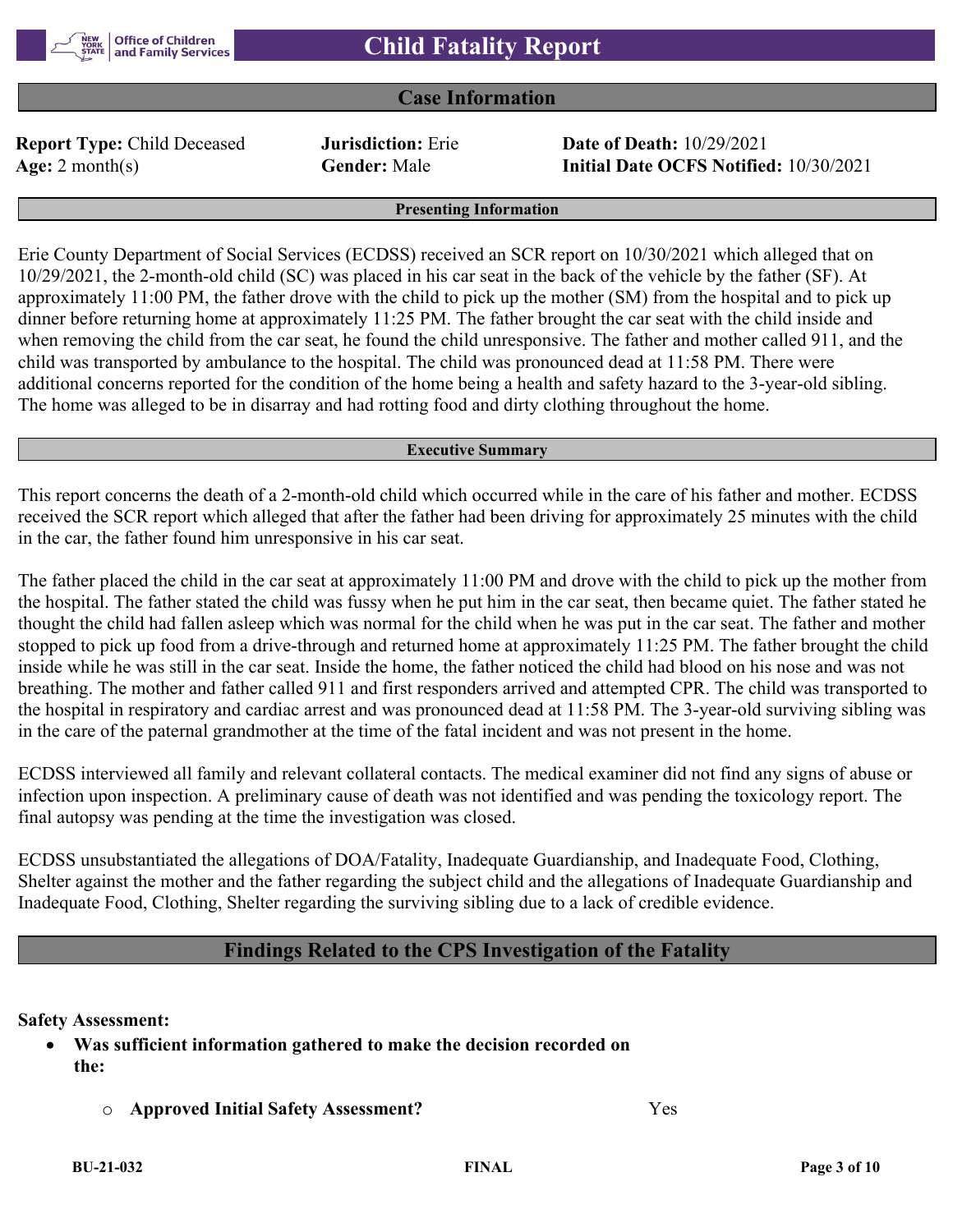| <b>Office of Children</b><br><b>Child Fatality Report</b><br>and Family Services                                                                                                                                                                                  |                                                                              |
|-------------------------------------------------------------------------------------------------------------------------------------------------------------------------------------------------------------------------------------------------------------------|------------------------------------------------------------------------------|
| Safety assessment due at the time of determination?<br>O                                                                                                                                                                                                          | Yes                                                                          |
| Was the safety decision on the approved Initial Safety Assessment<br>appropriate?                                                                                                                                                                                 | Yes                                                                          |
| Determination:                                                                                                                                                                                                                                                    |                                                                              |
| Was sufficient information gathered to make determination(s) for all<br>allegations as well as any others identified in the course of the<br>investigation?                                                                                                       | Yes, sufficient information was<br>gathered to determine all<br>allegations. |
| Was the determination made by the district to unfound or indicate<br>appropriate?                                                                                                                                                                                 | Yes                                                                          |
| Was the decision to close the case appropriate?                                                                                                                                                                                                                   | Yes                                                                          |
| Was casework activity commensurate with appropriate and relevant statutory Yes<br>or regulatory requirements?                                                                                                                                                     |                                                                              |
| Was there sufficient documentation of supervisory consultation?                                                                                                                                                                                                   | Yes, the case record has detail of the<br>consultation.                      |
| Explain:<br>The case record contained detailed documentation of supervisory consult.                                                                                                                                                                              |                                                                              |
| <b>Required Actions Related to the Fatality</b>                                                                                                                                                                                                                   |                                                                              |
| Are there Required Actions related to the compliance issue(s)? $\Box$ Yes $\Box$ No                                                                                                                                                                               |                                                                              |
| <b>Fatality-Related Information and Investigative Activities</b>                                                                                                                                                                                                  |                                                                              |
| <b>Incident Information</b>                                                                                                                                                                                                                                       |                                                                              |
| <b>Date of Death: 10/29/2021</b><br>Time of Death: 11:58 PM                                                                                                                                                                                                       |                                                                              |
| Time of fatal incident, if different than time of death:                                                                                                                                                                                                          | 11:25 PM                                                                     |
| County where fatality incident occurred:<br>Was 911 or local emergency number called?<br><b>Time of Call:</b><br>Did EMS respond to the scene?<br>At time of incident leading to death, had child used alcohol or drugs?<br>Child's activity at time of incident: | Erie<br>Yes<br>Unknown<br>Yes<br>N/A                                         |
| Sleeping<br>Working<br>Playing<br>Eating<br>Other                                                                                                                                                                                                                 | Driving / Vehicle occupant<br>Unknown                                        |
| Did child have supervision at time of incident leading to death? Yes<br>How long before incident was the child last seen by caretaker? 25 Minutes                                                                                                                 |                                                                              |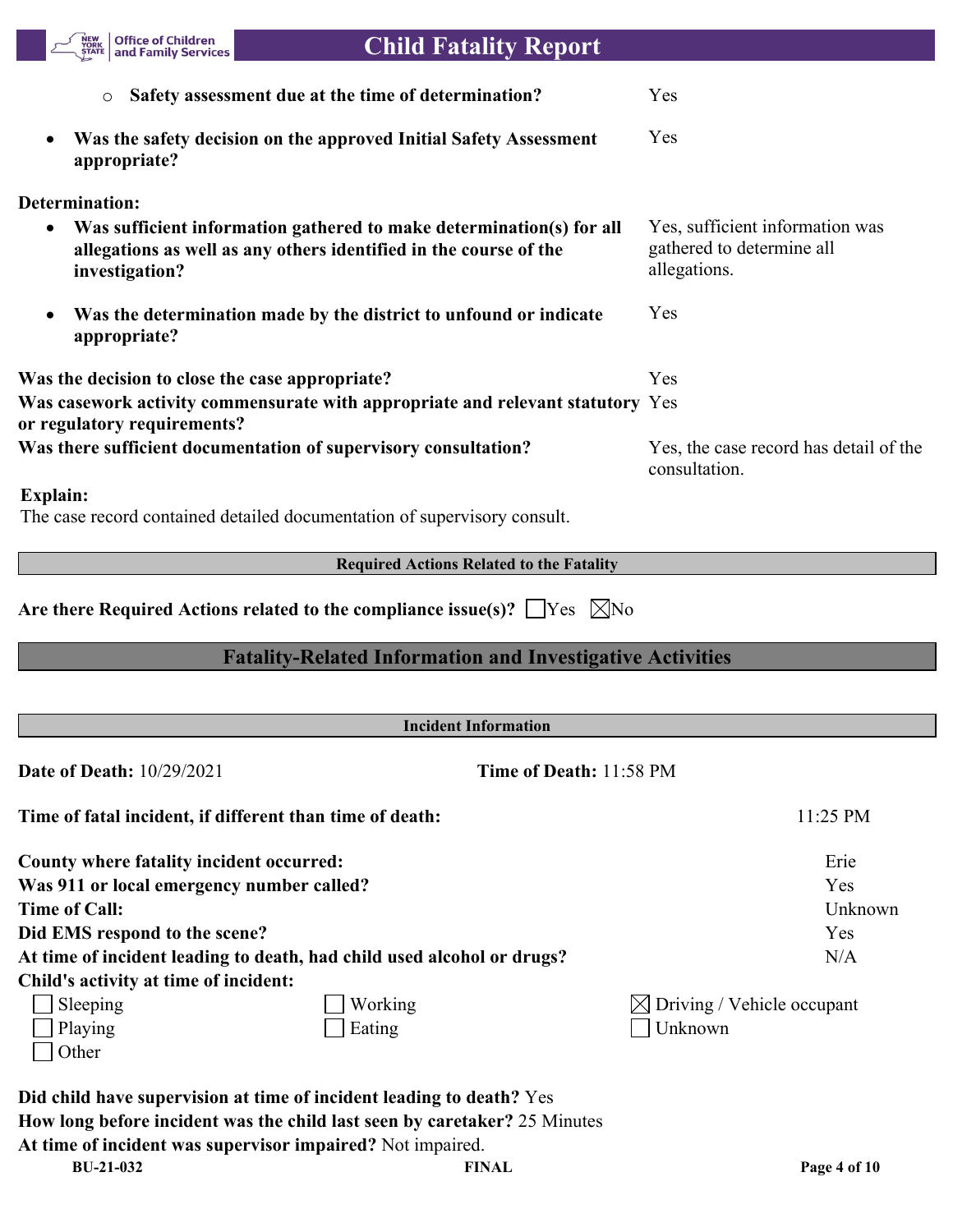

# **Child Fatality Report**

## **At time of incident supervisor was:**

Distracted Absent Asleep  $\boxtimes$  Other: **Driving** 

## **Total number of deaths at incident event:**

**Children ages 0-18:** 1 **Adults:** 0

## **Household Composition at time of Fatality**

| Household                  | Relationship   | Role                | Gender | Age                    |
|----------------------------|----------------|---------------------|--------|------------------------|
| Deceased Child's Household | Deceased Child | Alleged Victim      | Male   | $2$ Month(s)           |
| Deceased Child's Household | Father         | Alleged Perpetrator | Male   | $32$ Year(s)           |
| Deceased Child's Household | Mother         | Alleged Perpetrator | Male   | $ 32 \text{ Year}(s) $ |
| Deceased Child's Household | Sibling        | Alleged Victim      | Male   | $\beta$ Year(s)        |

#### **LDSS Response**

ECDSS received the SCR report and coordinated their response with LE. LE informed ECDSS the SF placed the SC in the car seat in the back of the vehicle. The SC was fussing a bit, which the SF stated was normal when initially placed in the car seat. The SF then drove to the hospital to pick up the SM. The SM and the SF were interviewed in the home. The SF confirmed he put the SC in the car seat at approximately 11:00 PM and drove to pick up the SM at the hospital. The SF stated the SC was fussy initially when he was put in the car seat, then he stopped fussing. The SF stated he assumed the SC fell asleep as he normally does after a few minutes. The SF and SM stated they picked up something to eat on the way home and brought the car seat and food inside once arriving home. The SF noticed some blood on the SC's nose and realized the SC was not breathing. They called 911, LE and EMS arrived and initiated CPR, and the SC was transported to the hospital where he was pronounced dead. ECDSS addressed the concerns for the condition of the home and observed the home to be free of any health or safety hazards to the SS.

The 3-year-old SS was observed by ECDSS and an interview was attempted. The SS was unable to be interviewed and was assessed as safe in the care of the SM and the SF. The SS was not present in the home at the time of the fatal incident and was in the care of the paternal grandmother. The PGM expressed no historical concerns for the children in the care of the parents.

ECDSS obtained the hospital records for the SC regarding the fatal incident. The SC was brought to the hospital by ambulance in respiratory and cardiac arrest. Resuscitation attempts were unsuccessful, and the SC was pronounced dead at 11:58 PM on 10/29/2021.

ECDSS obtained the pediatrician's records for the SC and the SS. Records showed the SC was born premature and had been gaining weight. The SM stated the SC had been spitting up frequently after eating and the parents were advised to spread out feedings to prevent the SC from spitting up. There were no other concerns noted for the children in the records.

The ME was interviewed by ECDSS. The ME stated there were no signs of trauma or infection in the SC. The ME reported that a neck pillow was present as part of the car seat cushioning and the car seat may have been covered over the top by a blanket. The final autopsy report was not available at the time the investigation was closed and the cause and manner of death were pending.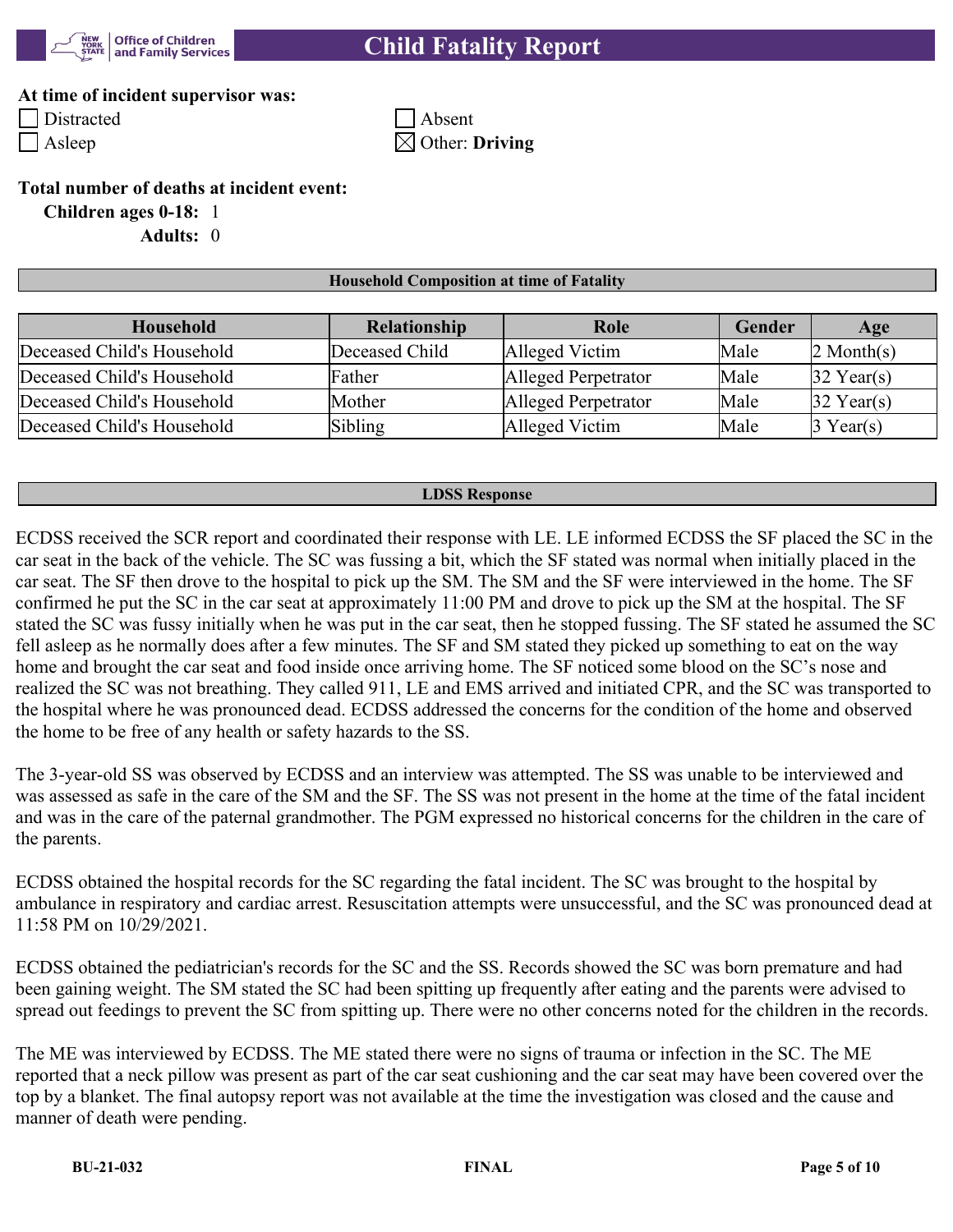**Office of Children** and Family Services

ECDSS determined the allegations of DOA/Fatality, IG, and IF/C/S against the SM and the SF regarding the SC and the allegations of IG and IF/C/S regarding the SS to be unsubstantiated due to a lack of credible evidence. The final autopsy report was pending at the time the investigation was closed. ECDSS requested the final autopsy report and will make an additional SCR report if there is new information contained in it which requires further investigation.

## **Official Manner and Cause of Death**

## **Official Manner:** Pending **Primary Cause of Death:** Pending **Person Declaring Official Manner and Cause of Death:** Medical Examiner

**Multidisciplinary Investigation/Review**

**Was the fatality investigation conducted by a Multidisciplinary Team (MDT)?**Yes

**Was the fatality referred to an OCFS approved Child Fatality Review Team?**Yes **Comments:** The fatality was referred to an OCFS approved Child Fatality Review Team.

## **SCR Fatality Report Summary**

| <b>Alleged Victim(s)</b>                                            | <b>Alleged Perpetrator(s)</b>                 | Allegation(s)                           | <b>Allegation</b><br><b>Outcome</b> |
|---------------------------------------------------------------------|-----------------------------------------------|-----------------------------------------|-------------------------------------|
| 059317 - Deceased Child, Male, 2<br>$\mathbf{Month}(\mathbf{s})$    | 059318 - Mother, Male, 32<br>$\text{Year}(s)$ | DOA / Fatality                          | Unsubstantiated                     |
| 059317 - Deceased Child, Male, 2<br>$\text{Month}(s)$               | 059318 - Mother, Male, 32<br>$\text{Year}(s)$ | Inadequate Food / Clothing /<br>Shelter | Unsubstantiated                     |
| 059317 - Deceased Child, Male, 2<br>$\mathbf{Month}(\mathbf{s})$    | 059318 - Mother, Male, 32<br>$\text{Year}(s)$ | Inadequate Guardianship                 | Unsubstantiated                     |
| 059317 - Deceased Child, Male, 2<br>$\text{Month}(s)$               | 059319 - Father, Male, 32<br>Year(s)          | DOA / Fatality                          | Unsubstantiated                     |
| 059317 - Deceased Child, Male, 2<br>$\text{Month}(s)$               | 059319 - Father, Male, 32<br>Year(s)          | Inadequate Food / Clothing /<br>Shelter | Unsubstantiated                     |
| $ 059317$ - Deceased Child, Male, 2<br>$\mathbf{Month}(\mathbf{s})$ | 059319 - Father, Male, 32<br>Year(s)          | Inadequate Guardianship                 | Unsubstantiated                     |
| $ 059320 - Sibling, Male, 3 Year(s) $                               | 059318 - Mother, Male, 32<br>$\text{Year}(s)$ | Inadequate Food / Clothing /<br>Shelter | Unsubstantiated                     |
| $ 059320 - Sibling, Male, 3 Year(s) $                               | 059318 - Mother, Male, 32<br>$\text{Year}(s)$ | Inadequate Guardianship                 | Unsubstantiated                     |
| $ 059320 - Sibling, Male, 3 Year(s) $                               | 059319 - Father, Male, 32<br>$\text{Year}(s)$ | Inadequate Food / Clothing /<br>Shelter | Unsubstantiated                     |
| $ 059320 - Sibling, Male, 3 Year(s) $                               | 059319 - Father, Male, 32<br>Year(s)          | Inadequate Guardianship                 | Unsubstantiated                     |

## **CPS Fatality Casework/Investigative Activities**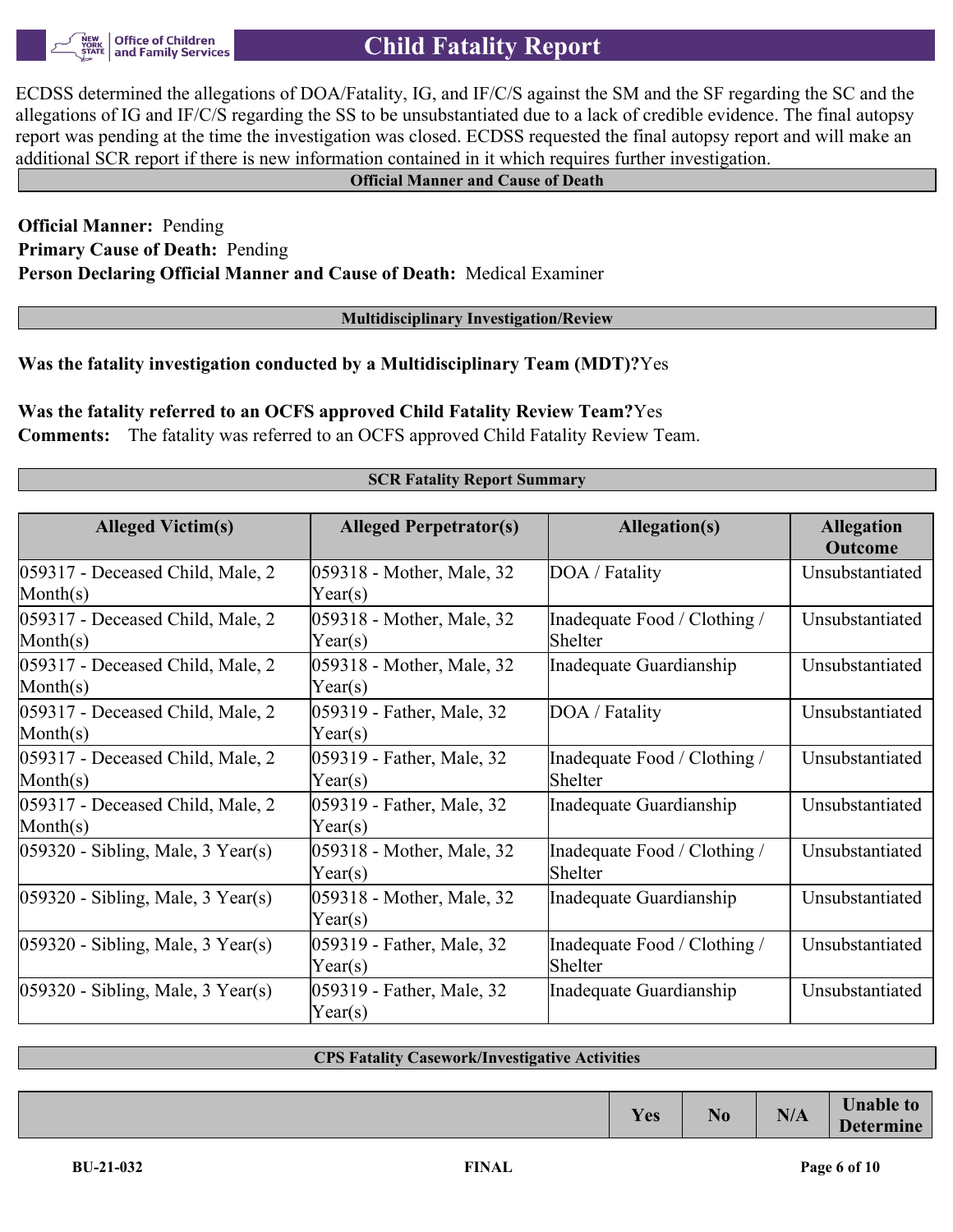| All children observed?                                                                                                                                                    | $\boxtimes$ |             |  |
|---------------------------------------------------------------------------------------------------------------------------------------------------------------------------|-------------|-------------|--|
| When appropriate, children were interviewed?                                                                                                                              | $\times$    |             |  |
| Alleged subject(s) interviewed face-to-face?                                                                                                                              | $\times$    |             |  |
| All 'other persons named' interviewed face-to-face?                                                                                                                       | $\times$    |             |  |
| Contact with source?                                                                                                                                                      | $\times$    |             |  |
| All appropriate Collaterals contacted?                                                                                                                                    | $\times$    |             |  |
| Was a death-scene investigation performed?                                                                                                                                |             | $\boxtimes$ |  |
| Was there discussion with all parties (youth, other household members,<br>and staff) who were present that day (if nonverbal, observation and<br>comments in case notes)? | $\boxtimes$ |             |  |
| Coordination of investigation with law enforcement?                                                                                                                       | $\boxtimes$ |             |  |
| Was there timely entry of progress notes and other required<br>documentation?                                                                                             | $\times$    |             |  |

| <b>Fatality Safety Assessment Activities</b>                                                                                                    |             |             |     |                                      |  |
|-------------------------------------------------------------------------------------------------------------------------------------------------|-------------|-------------|-----|--------------------------------------|--|
|                                                                                                                                                 |             |             |     |                                      |  |
|                                                                                                                                                 | Yes         | No          | N/A | <b>Unable to</b><br><b>Determine</b> |  |
| Were there any surviving siblings or other children in the household?                                                                           | $\boxtimes$ |             |     |                                      |  |
| Was there an adequate assessment of impending or immediate danger to surviving siblings/other children in the<br>household named in the report: |             |             |     |                                      |  |
| <b>Within 24 hours?</b>                                                                                                                         | $\boxtimes$ |             |     |                                      |  |
| At 7 days?                                                                                                                                      | $\boxtimes$ |             |     |                                      |  |
| At 30 days?                                                                                                                                     | $\boxtimes$ |             |     |                                      |  |
| Was there an approved Initial Safety Assessment for all surviving<br>siblings/ other children in the household within 24 hours?                 | $\boxtimes$ |             |     |                                      |  |
| Are there any safety issues that need to be referred back to the local<br>district?                                                             |             | $\boxtimes$ |     |                                      |  |
|                                                                                                                                                 |             |             |     |                                      |  |

| When safety factors were present that placed the surviving siblings/other |  |             |  |
|---------------------------------------------------------------------------|--|-------------|--|
| children in the household in impending or immediate danger of serious     |  | $\boxtimes$ |  |
| harm, were the safety interventions, including parent/caretaker actions   |  |             |  |
| adequate?                                                                 |  |             |  |

## **Fatality Risk Assessment / Risk Assessment Profile**

|                                                    | Yes | N <sub>0</sub> | N/A | <b>Unable to</b><br><b>Determine</b> |
|----------------------------------------------------|-----|----------------|-----|--------------------------------------|
| Was the risk assessment/RAP adequate in this case? |     |                |     |                                      |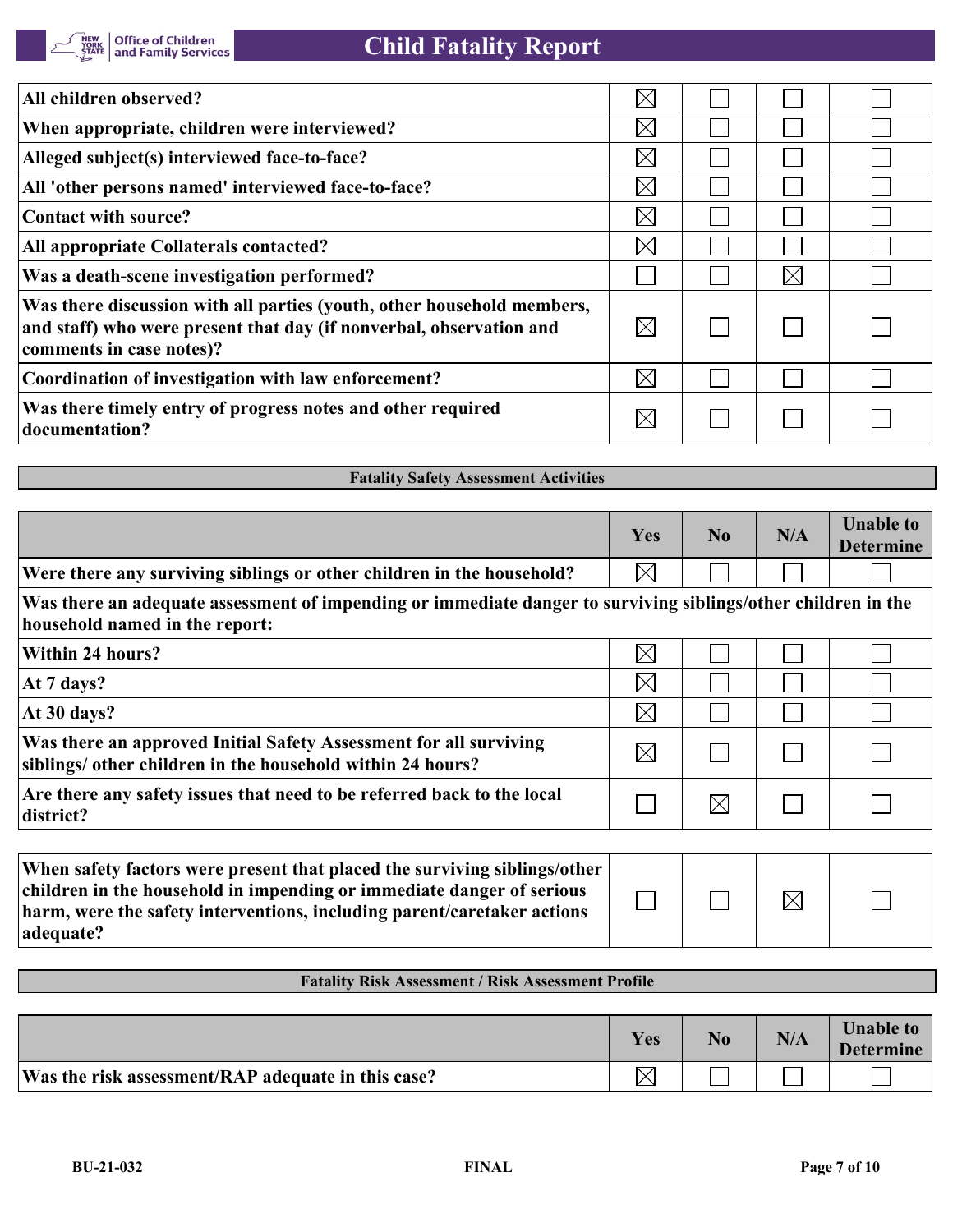

# **Child Fatality Report**

| During the course of the investigation, was sufficient information<br>gathered to assess risk to all surviving siblings/other children in the<br>household? |  |  |
|-------------------------------------------------------------------------------------------------------------------------------------------------------------|--|--|
| Was there an adequate assessment of the family's need for services?                                                                                         |  |  |
| Did the protective factors in this case require the LDSS to file a petition<br>in Family Court at any time during or after the investigation?               |  |  |
| Were appropriate/needed services offered in this case                                                                                                       |  |  |
|                                                                                                                                                             |  |  |

## **Placement Activities in Response to the Fatality Investigation**

|                                                                                                                                                                                                       | Yes | No.      | N/A | <b>Unable to</b><br><b>Determine</b> |
|-------------------------------------------------------------------------------------------------------------------------------------------------------------------------------------------------------|-----|----------|-----|--------------------------------------|
| Did the safety factors in the case show the need for the surviving<br>siblings/other children in the household be removed or placed in foster<br>care at any time during this fatality investigation? |     | $\times$ |     |                                      |
| Were there surviving children in the household that were removed either<br>as a result of this fatality report / investigation or for reasons unrelated<br>to this fatality?                          |     | $\times$ |     |                                      |

**Legal Activity Related to the Fatality**

**Was there legal activity as a result of the fatality investigation?** There was no legal activity.

| Services Provided to the Family in Response to the Fatality |                                                 |                                   |                                       |                              |                                            |              |                                                 |
|-------------------------------------------------------------|-------------------------------------------------|-----------------------------------|---------------------------------------|------------------------------|--------------------------------------------|--------------|-------------------------------------------------|
| <b>Services</b>                                             | <b>Provided</b><br><b>After</b><br><b>Death</b> | Offered,<br>but<br><b>Refused</b> | Offered,<br><b>Unknown</b><br>if Used | <b>Not</b><br><b>Offered</b> | <b>Needed</b><br>but<br><b>Unavailable</b> | N/A          | <b>CDR</b><br><b>Lead to</b><br><b>Referral</b> |
| <b>Bereavement counseling</b>                               |                                                 | $\boxtimes$                       |                                       |                              |                                            |              |                                                 |
| <b>Economic support</b>                                     |                                                 |                                   |                                       |                              |                                            | $\boxtimes$  |                                                 |
| <b>Funeral arrangements</b>                                 |                                                 | $\boxtimes$                       |                                       |                              |                                            |              |                                                 |
| <b>Housing assistance</b>                                   |                                                 |                                   |                                       |                              |                                            | $\boxtimes$  |                                                 |
| <b>Mental health services</b>                               |                                                 |                                   |                                       |                              |                                            | $\boxtimes$  |                                                 |
| <b>Foster care</b>                                          |                                                 |                                   |                                       |                              |                                            | $\boxtimes$  |                                                 |
| <b>Health care</b>                                          |                                                 |                                   |                                       |                              |                                            | $\boxtimes$  |                                                 |
| <b>Legal services</b>                                       |                                                 |                                   |                                       |                              |                                            | $\boxtimes$  |                                                 |
| <b>Family planning</b>                                      |                                                 |                                   |                                       |                              |                                            | $\boxtimes$  |                                                 |
| <b>Homemaking Services</b>                                  |                                                 |                                   |                                       |                              |                                            | $\boxtimes$  |                                                 |
| <b>Parenting Skills</b>                                     |                                                 |                                   |                                       |                              |                                            | $\boxtimes$  |                                                 |
| <b>Domestic Violence Services</b>                           |                                                 |                                   |                                       |                              |                                            | $\boxtimes$  |                                                 |
| <b>Early Intervention</b>                                   |                                                 | $\boxtimes$                       |                                       |                              |                                            |              |                                                 |
| <b>BU-21-032</b>                                            |                                                 | <b>FINAL</b>                      |                                       |                              |                                            | Page 8 of 10 |                                                 |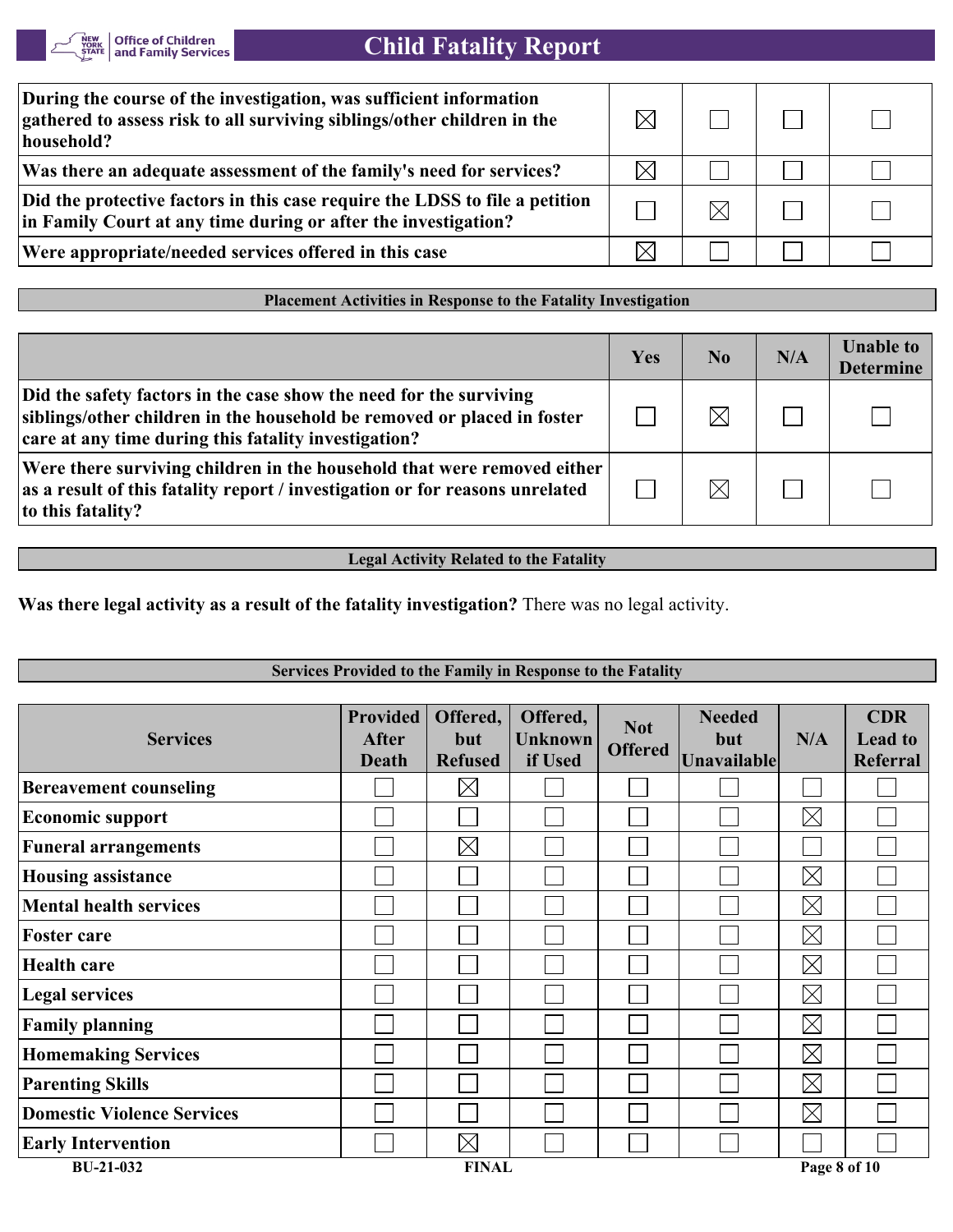

# **Child Fatality Report**

| Alcohol/Substance abuse                     |  |  | $\times$ |  |
|---------------------------------------------|--|--|----------|--|
| <b>Child Care</b>                           |  |  |          |  |
| Intensive case management                   |  |  | $\times$ |  |
| <b>Family or others as safety resources</b> |  |  |          |  |
| Other                                       |  |  |          |  |

# **Were services provided to siblings or other children in the household to address any immediate needs and support their well-being in response to the fatality?** No

**Explain:**

Services were offered to the SS and declined by the parents on his behalf.

## **Were services provided to parent(s) and other care givers to address any immediate needs related to the fatality?** No

## **Explain:**

Services were offered to and declined by the parents.

## **History Prior to the Fatality**

| <b>Child Information</b>                                                             |     |  |
|--------------------------------------------------------------------------------------|-----|--|
|                                                                                      |     |  |
| Did the child have a history of alleged child abuse/maltreatment?                    | No. |  |
| Was the child ever placed outside of the home prior to the death?                    | No  |  |
| Were there any siblings ever placed outside of the home prior to this child's death? | No  |  |
| Was the child acutely ill during the two weeks before death?                         | No  |  |

## **Infants Under One Year Old**

|  | During pregnancy, mother: |  |
|--|---------------------------|--|
|--|---------------------------|--|

- Had medical complications / infections  $\Box$  Had heavy alcohol use
- Misused over-the-counter or prescription drugs Smoked tobacco
- Experienced domestic violence Used illicit drugs
- $\boxtimes$  Was not noted in the case record to have any of the issues listed

## **Infant was born:**

- Drug exposed With fetal alcohol effects or syndrome
- $\boxtimes$  With neither of the issues listed noted in case record

# **CPS - Investigative History Three Years Prior to the Fatality**

There is no CPS investigative history in NYS within three years prior to the fatality.

## **CPS - Investigative History More Than Three Years Prior to the Fatality**

There was one historical CPS case more than three years prior to the fatality. The report alleged the SM did not provide